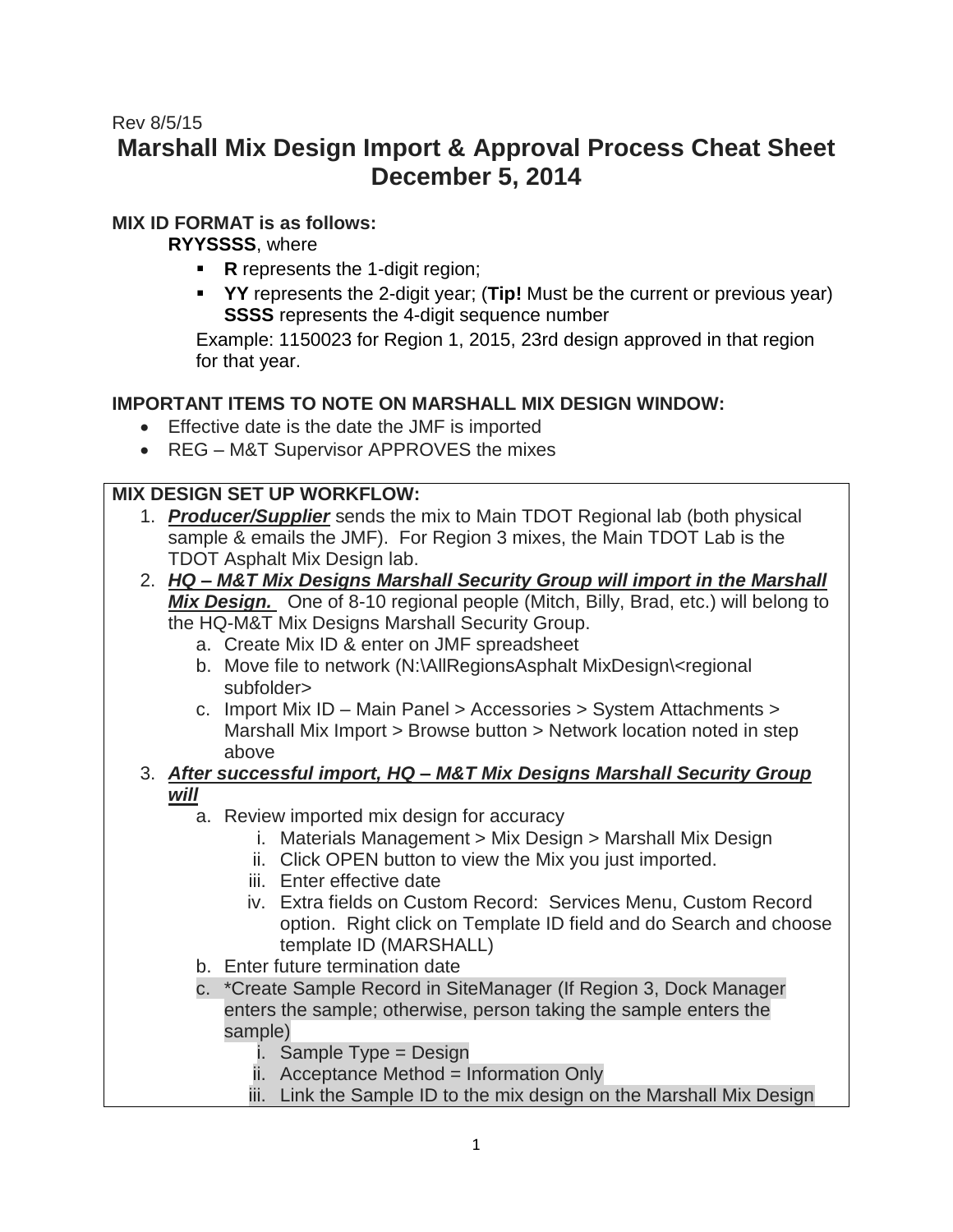Material tab.

- iv. Destination Lab:
	- 1. Regional Lab for Regions 1, 2, & 4
	- 2. HQ Dock for HQ Asphalt Lab (Region 3)
- v. Assign Tests
- 4. Receive Sample in SiteManager:
	- a. **HQ – Dock Person**: Receive Sample at Dock (If field person did not create sample record in SIteManager, dock person must)
	- b. **Lab Tech** (Regions 1,2, & 4): Receive Physical Sample in Lab Unit
- 5. **Lab Tech** Perform Tests AND Enter Results
- 6. **Lab Supervisor or REG – M&T Supervisor** reviews tests.

## **7. Lab Supervisor or REG - M&T Supervisor**

- a. Review Sample
- b. Authorize Sample\*

## 8. **M&T Supervisor:**

- a. Approves the Mix Design (via Services Menu, Approve option)
- b. "SAME AS" Process Associate Mix Design to all contract IDs, located at Materials Management > Mix Design > Contract Mixes. Associate second and subsequent contract to same Mix Design by clicking OPEN again.
- c. Notifies HQ-Materials and Test (Mark and Clay) that a mix design has been approved so they can review the Marshall Mix Design in SiteManager.

## **Mix Design IMPORT Error messages:**

- 1. Microsoft OFFICE detects that the file did not originate from this computer and has not yet been opened on this computer. (CLICK OK) Open excel file save. Try to import again. This will Unprotect the sheet and Enable Editing.
- 2. Import rejected. MixID already exists. (CLICK OK) Make sure Excel file has unique Mix ID
- 3. Import rejected. Mix ID has invalid year value; digits 2 and 3 must represent the mix formula year; valid values are previous or current year (13 or 14). (CLICK OK) Make sure Excel has valid year in Mix ID.
- 4. Import rejected. Mix ID has invalid format; must be seven digits in length. (CLICK OK) Make sure Excel file has a 7 digit valid Mix ID.
- 5. Component rejected. Liquid Asphalt Producer not found. (CLICK OK) Make sure Excel file has valid component and valid producer for the valid component.
- 6. Marshall Import failed to find Active material gradations. (CLICK OK) Open the Material Detail window to verify and, if appropriate, contact system admin to fix the issue.
- 7. Import rejected. Inactive producer/supplier. (CLICK OK) Open the Producer/Supplier windows or check the BOE P/S report, and, if appropriate, contact system admin to fix the issue.
- 8. Warning component load issues. Inactive component material. (CLICK OK) Contact System Admin to fix P/S material, if appropriate.